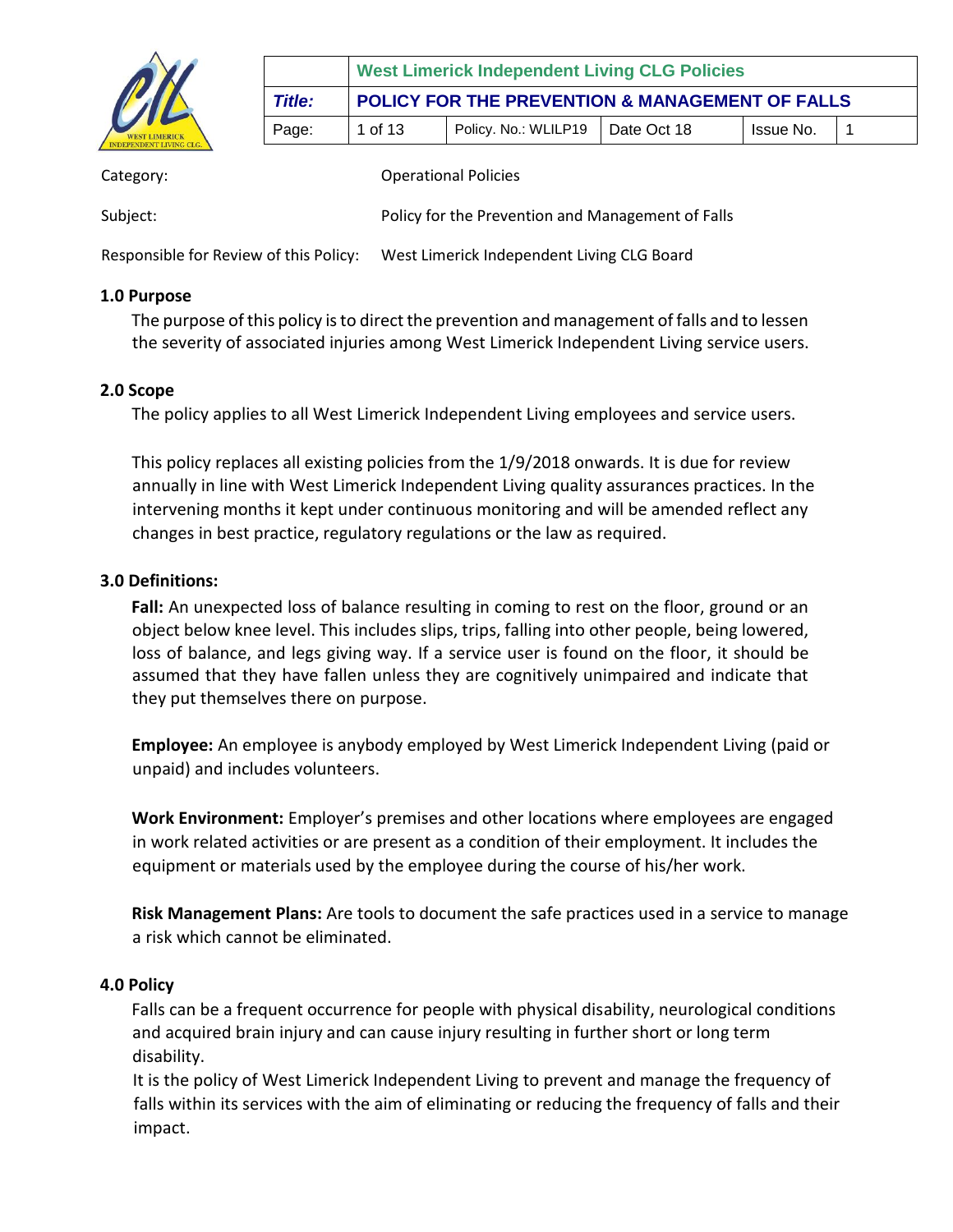Proactive assessments form part of the West Limerick Independent Living policy for the prevention and management of falls. To assist staff with prevention West Limerick Independent Living assess all service users to identify those at risk using a Falls Assessment Tool.

In the event that a service user fall cannot be prevented it must be reported to the line manager for the area where the event took place and an Event Form must be completed.

On-going monitoring and analysis of data returned on Events Forms is used to inform and develop organisational support, including training and standard operating procedures, which up skill and inform staff on evidence based best practice in falls prevention and management.

This policy forms part of West Limerick Independent Living Service Policies and Procedures.

## **5.0 Specific Responsibilities**

#### **Managers:**

It is the responsibility of Managers to ensure that Service Management and Staff receive appropriate instruction, information, supervision and support in implementing this policy and procedure.

## **Service Management:**

It is the responsibility of the Service Manager to;

- Ensure arrangements made under the policy are implemented.
- Ensure that this policy is communicated to all staff and they sign a **'read and understood'**  form.
- Ensure all service users are appropriately risk assessed.
- Ensure that all service users, employees and volunteers within their service are familiar with the contents of the policy & procedure and receive appropriate instruction, information, supervision and support in implementing this policy and procedure.

## **West Limerick Independent Living Care Staff:**

It is the responsibility of all West Limerick Independent Living staff to make themselves familiar with this policy and procedure and to implement it.

# **6.0 Procedure**

- **6.1** Two Falls Assessment Tools are in the appendices of this document:
	- **a) Initial Falls Assessment, Appendix 1.**
	- **b) Advanced Falls Assessment, Appendix 2.**
- **6.2 Use of the Falls Assessments Tool.** Falls Assessment Tools are completed by Service Managers and Service Coordinators.
- **6.3** Initial Falls Assessment **(appendix 1**)**:** must be carried out on all West Limerick Independent Living service users. It is aimed at identifying service users who are at risk or who may become vulnerable to falls over time.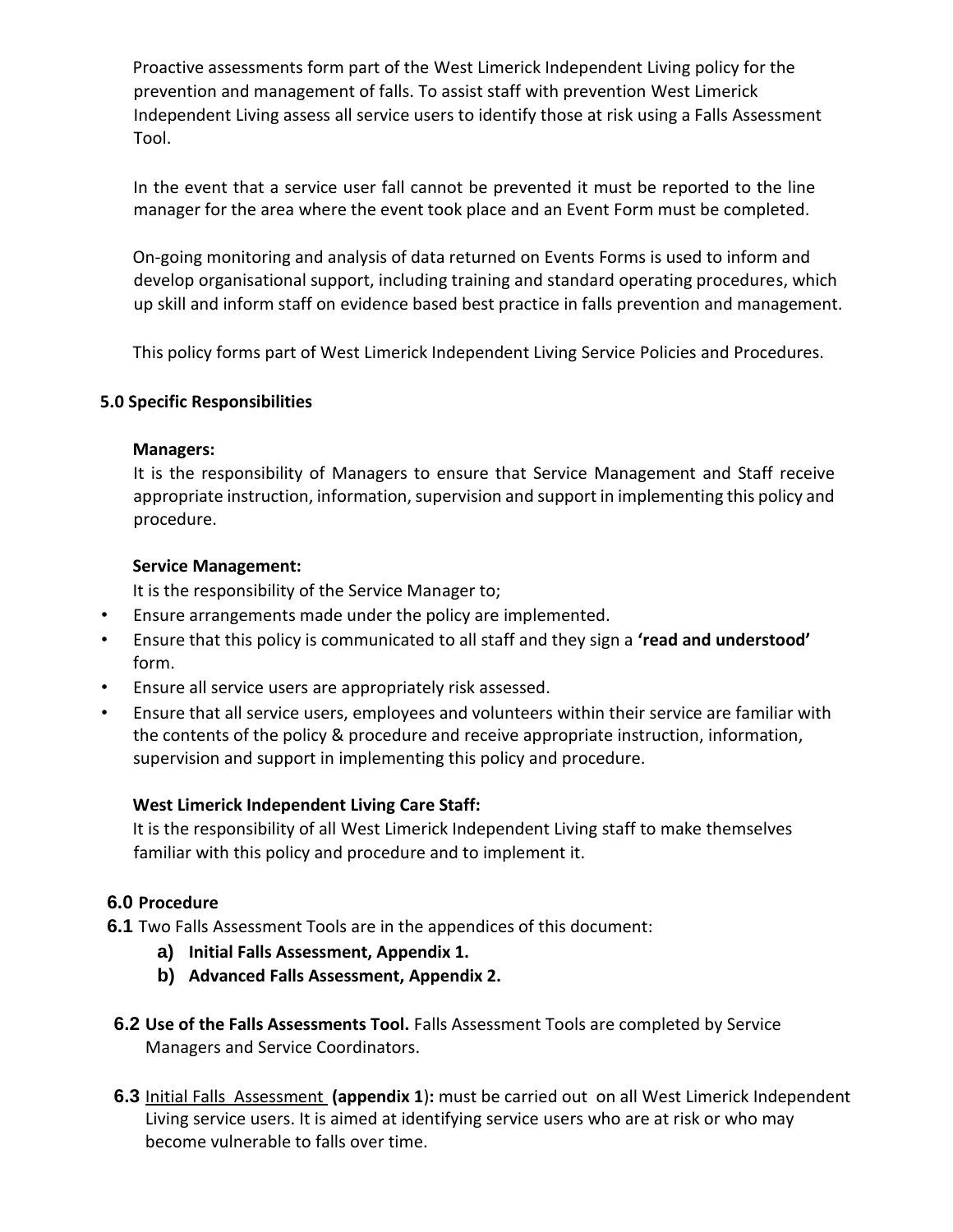- **6.4** Advanced Falls Assessment **(appendix 2):** must be completed if there is a **YES** answer to three or more of the questions in the Initial Falls Assessment or where a service user has a history of two or more falls in the past 4 weeks and has not had an Advanced Falls Assessment in the past 3 months.
- **6.5** Where an Advanced Falls Assessment is required a full risk assessment which identifies any **specific risk controls required to prevent and manage the risk of falls for this person must be completed.**
- **6.6** When both the risk assessment and the Advanced Falls Assessment are completed the **Service Manager or Service Coordinator will develop a risk management plan.**
- **6.7** The risk management plan will describe the plan the service has developed to support the person to minimise the frequency and potential for injury in the event of the person falling.
- **6.8** Implementation of a risk management plan recognises that, for this person, the only strategies available for the service to eliminate the risk of falling would have serious negative consequences, which would be more detrimental than the risk of a fall for the person, if used.
- **6.9** The strategies outlined in the Risk Management Plan will be incorporated into the mobility section of service user's Care Plan.
- **6.10** All records relating to Falls Assessments and Risk Management Plans are stored in the person's medical history file.

## 7.0 **Procedure in the Event of a Service User Falling**

- 7.1 Ask the service user if they are hurt and visually examine them to assess if they are hurt e.g. cuts, obvious severe swelling and bruising, obvious broken limb, extreme pain.
- 7.2 If the person is clearly injured, make them as comfortable as possible and call emergency services.
	- a. If there appears to be no obvious injury and the person is clearly indicating they are not hurt, they can be assisted up.
	- b. Ask the person who has the mobility to get up, to come up onto their hands and knees. Once in this position, bring them a chair and ask them to take their time using the chair to pull themselves into a sitting position.
- 7.3 If the person does not have the mobility to get up using a chair, they must be hoisted from the floor using a full body sling, which will provide them with head support.
- 7.4 Once the service user has been helped up from the floor, check with them again to see if they are hurt or report pain. Do a full body check paying close attention to points of impact to assess for bruising, swelling cuts or lacerations.
- 7.5 Ask the person if they banged their head. Report any bang on the head to the GP and seek advice on monitoring the person.
- 7.6 Report all cuts, bruises, red marks or swelling seen and record them on the service user's daily communication sheet and ask the person if they wish to see their GP.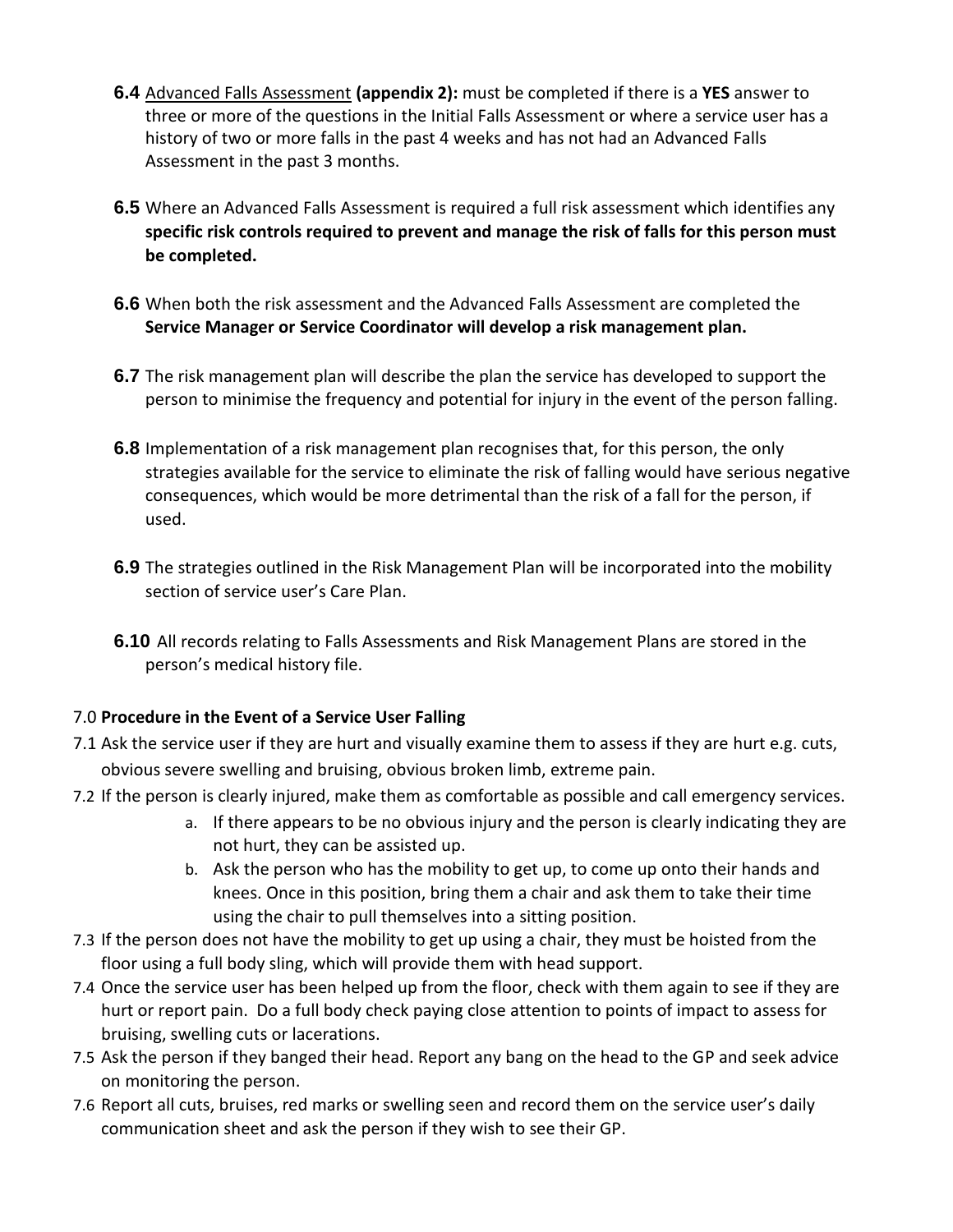- 7.7 If the pain or swelling on or near the affected area is severe, call the person's GP for advice.
- 7.8 Complete an Incident Report form reporting the full details of the incident and the action taken to this point.
- 7.9 Family should be informed of the incident and requested to observe the person for any signs of head injury (headache, unusual sleepiness, and unusual confusion) and any reports of pain, swelling and bruising on the affected area for the **next three days** and to report these to GP and the staff.
- 7.10 The presence or absence of these signs and symptoms should be recorded in the person's daily communication sheet. The Incident Report from should be returned to the Service Coordinator following the fall.
- 7.11 Where a service user shows signs of a head injury or is reporting on-going pain in the 12 to 24 hours following the fall, their GP should be advised and requested to see the person, review their injuries and advise staff on the next steps to take.
- 7.12 If there is any sudden or marked deterioration in the person following a fall the emergency services should be called immediately.

# **8.0 Key indicators:**

- Evidence that a copy of this document is available to all care staff, service users and family members.
- Evidence that the policy has been communicated to all staff and they have signed a **'read and understood'** form.
- Evidence that initial falls assessments have been carried out.
- Evidence that advanced falls assessments have been carried out when required.
- Evidence that risk assessments have been carried out where required.
- Evidence that risk management plans have been developed and incorporated into care plans where required.
- Evidence that Event forms have been full completed for fall events.
- This policy replaces all existing policies from 14/09/18 onwards and is due for review annually. It will be reviewed during this time as necessary to reflect any changes in best practice, law, substantial organisational, professional or academic change.

## **Bibliography:**

- Preventing Serious Falls 2010, Nice Guidelines.
- Risk Assessment Protocols, *HSE 2010.*
- Safer, Better Care, *HIQA 2010.*
- Strategy to Prevent Falls and Fractures in Ireland, *HSE 2008.*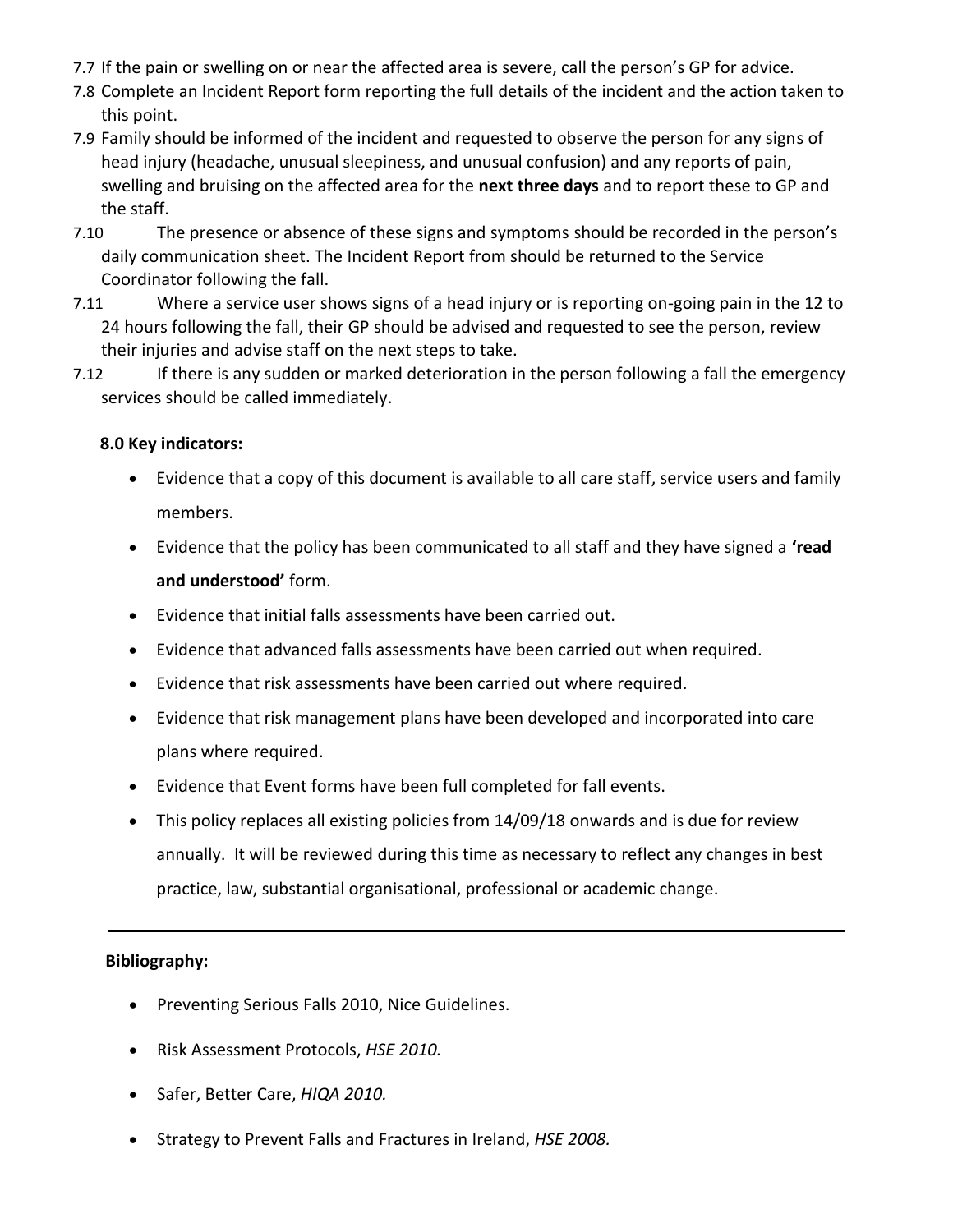#### **ALGORITHM SUMMARISING THE FALLS PREVENTION PROCESS**



Note: This process must be in place for every service user and must be repeated if a service user falls.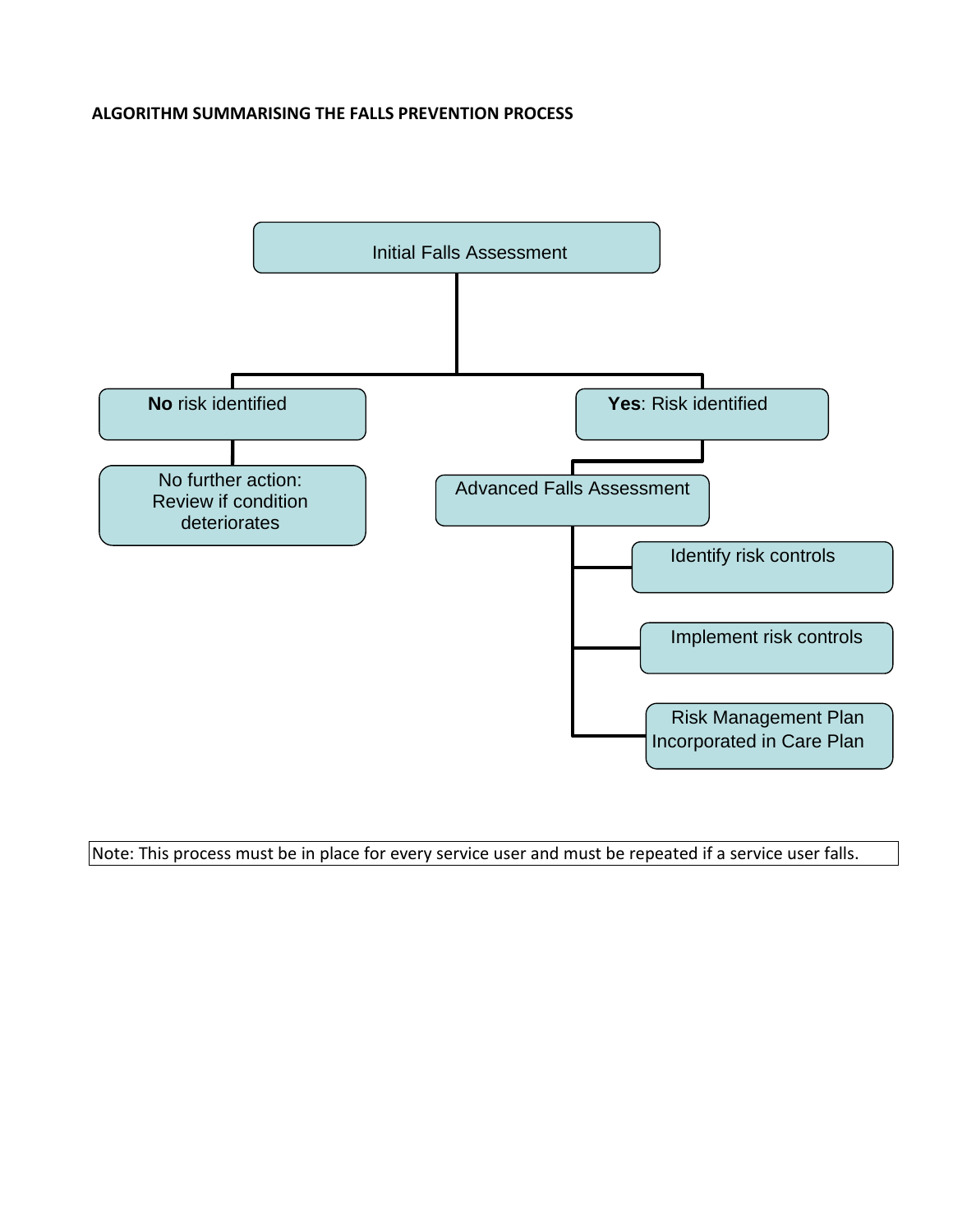#### **Appendix 1 Initial Falls Assessment Tool**

**Service User Name: \_\_\_\_\_\_\_\_\_\_\_\_\_\_\_\_\_ Address: \_\_\_\_\_\_\_\_\_\_\_\_\_\_\_\_\_\_\_\_\_\_\_\_\_\_\_\_\_\_\_\_\_**

|                | <b>INITIAL FALLS ASSESSMENT</b>                                                                                                                                                           | <b>YES</b> | <b>NO</b> |
|----------------|-------------------------------------------------------------------------------------------------------------------------------------------------------------------------------------------|------------|-----------|
| $\mathbf{1}$   | Is there a history of falling in the previous year?                                                                                                                                       |            |           |
| $\overline{2}$ | Does the service user/care staff report problems with dizziness or<br>vertigo?                                                                                                            |            |           |
| 3              | Does the service user/care staff report problems with muscle weakness<br>which affects the person's balance?                                                                              |            |           |
| 4              | Does the service user report a fear of falling which restricts their<br>movement?                                                                                                         |            |           |
| 5              | If the service user has a visual impairment, have they reported<br>deterioration in their sight in the past 12 months?                                                                    |            |           |
| 6              | Does the service user have a urinary/bowel frequency or urgency?                                                                                                                          |            |           |
| 7.             | Does the service user / care staff/ family report that the service user<br>can become disorientated or lost in familiar surroundings?                                                     |            |           |
| 8.             | Is the service user taking two or more of the<br>following<br>a. Antidepressants, sleeping pills?<br>b. Anti-psychotics?<br>c. Diuretics?<br>d. More than four types of medication a day? |            |           |
| 9.             | Is this person's moving and handling assessment more than 12<br>months old?                                                                                                               |            |           |

# **If the answer is yes to three or more of the above questions, then progress to the Advanced Falls Assessment (Appendix 2).**

| <b>Falls Assessment Completed by:</b>    |           |  |
|------------------------------------------|-----------|--|
| Name (Block Capitals)                    | Date:     |  |
| Position:                                | Signature |  |
| <b>Reviewed by Service Manager Name:</b> |           |  |
| Name (Block Capitals)                    | Date:     |  |
| Signature                                |           |  |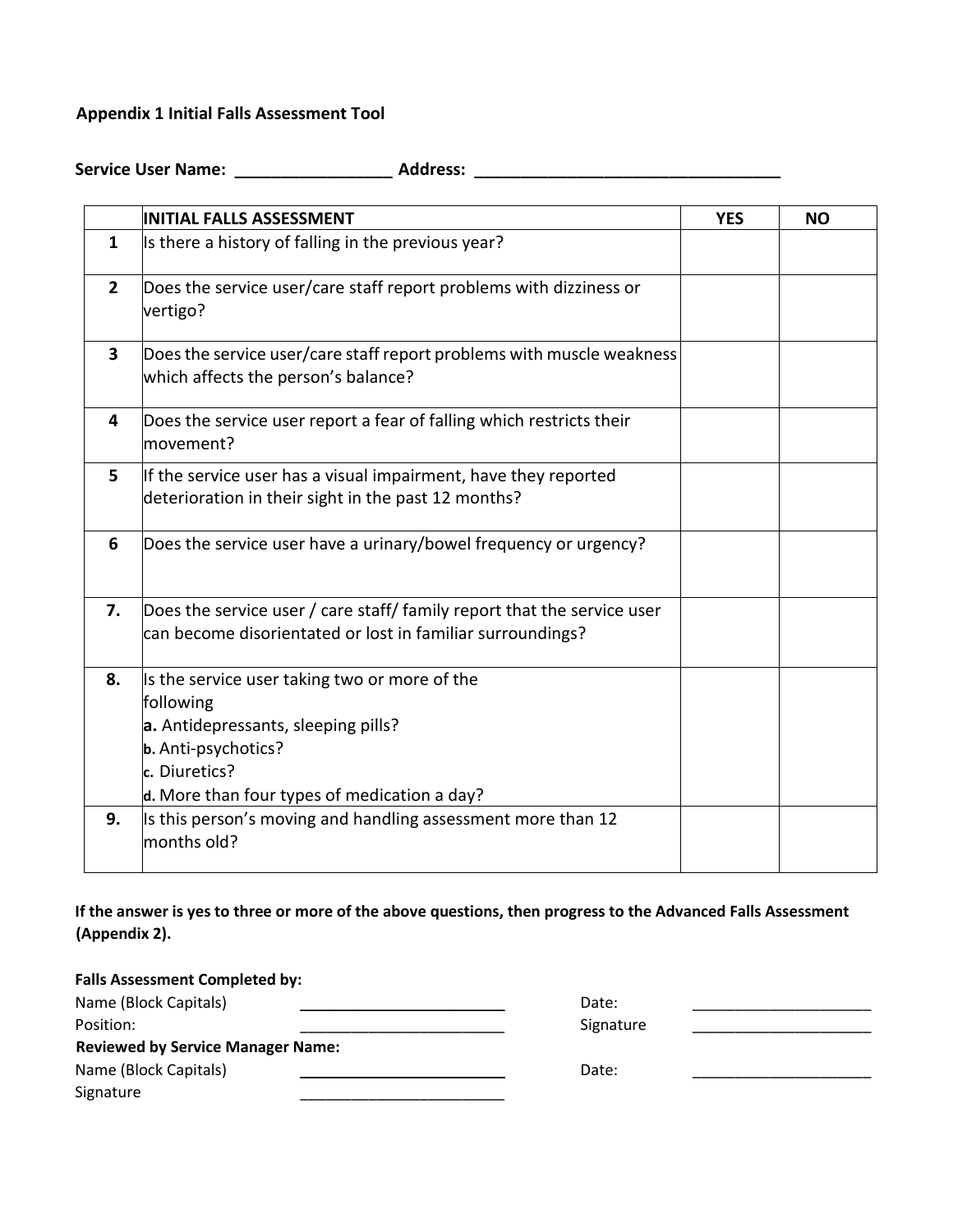|                         | <b>ADVANCED FALLS ASSESSMENT: Service user factors</b>                                  |            |                                                                                                                                                                                                                                                                                                                                             |  |  |
|-------------------------|-----------------------------------------------------------------------------------------|------------|---------------------------------------------------------------------------------------------------------------------------------------------------------------------------------------------------------------------------------------------------------------------------------------------------------------------------------------------|--|--|
|                         |                                                                                         | <b>YES</b> | NO If 'YES' the following control measures are required.                                                                                                                                                                                                                                                                                    |  |  |
| $\mathbf{1}$            | Has the service user fallen two or<br>more times in the past year?                      |            | Review incidents of recent falls and look at measures which<br>can be implemented to reduce potential for further falls.                                                                                                                                                                                                                    |  |  |
| $\overline{2}$          | Does the service user have difficulty<br>communicating mobility or<br>continence needs? |            | Review Communication in the person's care plan with the<br>person. Consider need for further referral to GP and/or a<br>neurological consultant where deterioration in service<br>user's disability is evident.                                                                                                                             |  |  |
| $\overline{\mathbf{3}}$ | Does the service user frequently visit<br>the toilet?                                   |            | Review Continence in the person's care plan with the<br>person, consider increasing assistance with and frequency<br>of toileting opportunities and referring the person to the<br>local Continence Promotion Unit/ local Continence<br>Specialist Nurse or PHN for advice on how to support and<br>improve this difficulty for the person. |  |  |
| 4                       | Is there a history of falls when<br>service user is alone, related to<br>toileting?     |            |                                                                                                                                                                                                                                                                                                                                             |  |  |
| 5                       | Is the service user's Moving &<br>Handling plan over 12 months old?                     |            | Review the M&H plan and Mobility in the person's care plan<br>with them and update as required.                                                                                                                                                                                                                                             |  |  |
| 6                       | Does the person drink less than 2<br>litres of water per day on average?                |            | Review Eating and Drinking in the person's care plan with<br>the person and encourage a balanced diet, regular meals<br>and adequate fluid intake.                                                                                                                                                                                          |  |  |
| $\overline{7}$          | Has the service user been losing<br>weight over last two months?                        |            | Review Eating and Drinking in the person's care plan with<br>the person and refer to dietician if losing weight and<br>commence twice monthly weight checks.                                                                                                                                                                                |  |  |
| 8                       | Is the service user taking more than<br>2 units of alcohol a day?                       |            | Request the service user's GP to discuss with the person the<br>risks of mixing alcohol with medication and provide the<br>person with advice on the immediate and long term falls<br>risk due to dulling of neurological capacity.                                                                                                         |  |  |

| <b>ADVANCED FALLS ASSESSMENT Contd: Environmental factors</b>                                                                                                         |                            |  |                                                                                                                                                  |  |  |  |
|-----------------------------------------------------------------------------------------------------------------------------------------------------------------------|----------------------------|--|--------------------------------------------------------------------------------------------------------------------------------------------------|--|--|--|
| <b>SU Name:</b>                                                                                                                                                       | <b>Location of Service</b> |  | Y/N Possible Control Measures                                                                                                                    |  |  |  |
| 1. Are the floor surfaces level?<br><b>2.</b> Are the door thresholds level?<br>3. Are the floor surfaces slip resistant?<br>4. Is the floor covering in good repair? |                            |  | Take any reasonable cost neutral measure to<br>address. If this is not sufficient contact Risk<br>Manager / Health and Safety Officer for advice |  |  |  |
| 5. Is the footwear and floor covering compatible?                                                                                                                     |                            |  |                                                                                                                                                  |  |  |  |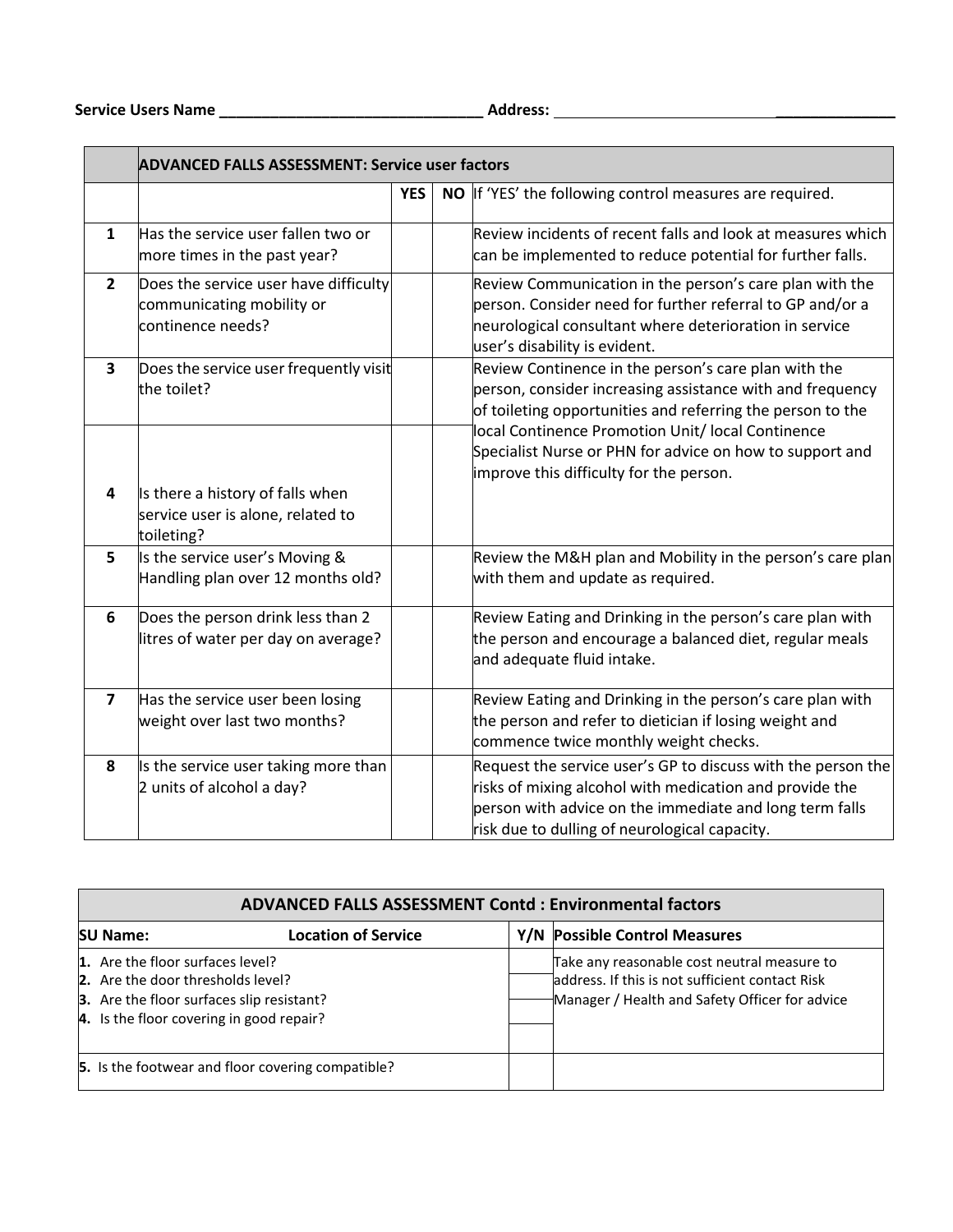| <b>ADVANCED FALLS ASSESSMENT Contd: Environmental factors</b>                                                                                                             |                                                                                                           |     |                                                                                                                                                                                                                          |                                                                          |                                                                                       |  |
|---------------------------------------------------------------------------------------------------------------------------------------------------------------------------|-----------------------------------------------------------------------------------------------------------|-----|--------------------------------------------------------------------------------------------------------------------------------------------------------------------------------------------------------------------------|--------------------------------------------------------------------------|---------------------------------------------------------------------------------------|--|
| <b>SU Name:</b>                                                                                                                                                           | <b>Location of Service</b>                                                                                |     |                                                                                                                                                                                                                          | Y/N                                                                      | <b>Possible Control Measures</b>                                                      |  |
| hazards?<br>trip                                                                                                                                                          | 6. Is there clutter around the floor area which could cause                                               |     |                                                                                                                                                                                                                          |                                                                          | Remove all trip hazards and tidy clutter.                                             |  |
| 7. Are rugs and mats presenting a hazard?                                                                                                                                 |                                                                                                           |     |                                                                                                                                                                                                                          |                                                                          | Remove mats and rugs from through ways in<br>room.                                    |  |
|                                                                                                                                                                           | 8. Are there cables which could present a trip hazard?                                                    |     |                                                                                                                                                                                                                          |                                                                          | Move cables and fix to walls / skirting board in<br>room.                             |  |
|                                                                                                                                                                           | 9. Is furniture placed in appropriate positions for use?                                                  |     |                                                                                                                                                                                                                          |                                                                          |                                                                                       |  |
| 10. Is there sufficient lighting?                                                                                                                                         |                                                                                                           |     |                                                                                                                                                                                                                          | Ask the person if the lighting is sufficient for<br>them to see clearly. |                                                                                       |  |
| 11. Is the bathroom layout suitable for use?<br>12. Are there sufficient grab rails and/or transfer aids?<br>14. Are hoists safe and suitable for use?                    |                                                                                                           |     |                                                                                                                                                                                                                          | Consider if OT advice would be beneficial.                               |                                                                                       |  |
|                                                                                                                                                                           | 13. Is there an appropriate means of calling for help?                                                    |     |                                                                                                                                                                                                                          |                                                                          |                                                                                       |  |
| accessible<br>bell / glasses?                                                                                                                                             | 15. Are items which are used regularly by the person in<br>positions for them e.g. remote controls / call |     |                                                                                                                                                                                                                          |                                                                          | Move into positions that do not require the<br>person to stretch or lean to get them. |  |
|                                                                                                                                                                           | <b>CLINICAL ASSESSMENTS REQUIRED</b>                                                                      |     |                                                                                                                                                                                                                          |                                                                          |                                                                                       |  |
|                                                                                                                                                                           |                                                                                                           | Yes | <b>No</b>                                                                                                                                                                                                                |                                                                          |                                                                                       |  |
| assessment.                                                                                                                                                               | The following referrals for clinical assessment<br>must be considered following an advanced falls         |     | <b>General Practitioner</b> - For review of Medications<br>Regime and general health.<br>OT - For assessment of independence in activities of<br>daily living.<br>Optician - If the person needs glasses and /or has not |                                                                          |                                                                                       |  |
| been reassessed in the past 6 months.<br>Please indicate Yes or No if a referral is required<br>Audiologist - If the person has not had a hearing test<br>by this person. |                                                                                                           |     |                                                                                                                                                                                                                          |                                                                          |                                                                                       |  |

in the past 6 months.

been seen in the past 6 weeks.

**Chiropodist / Podiatrist** – If the person has problems with in-growing toenails, bunions, ill-fitting footwear or problems with sensations in their feet and has not

**Physiotherapist** - Assessment of balance & mobility.

**Risk Management Plan Require Y/N**

| <b>Completed by: (Block Capitals)</b>    | <b>Signature</b> | Date  |
|------------------------------------------|------------------|-------|
| <b>Service Manager: (Block Capitals)</b> | <b>Signature</b> | Date: |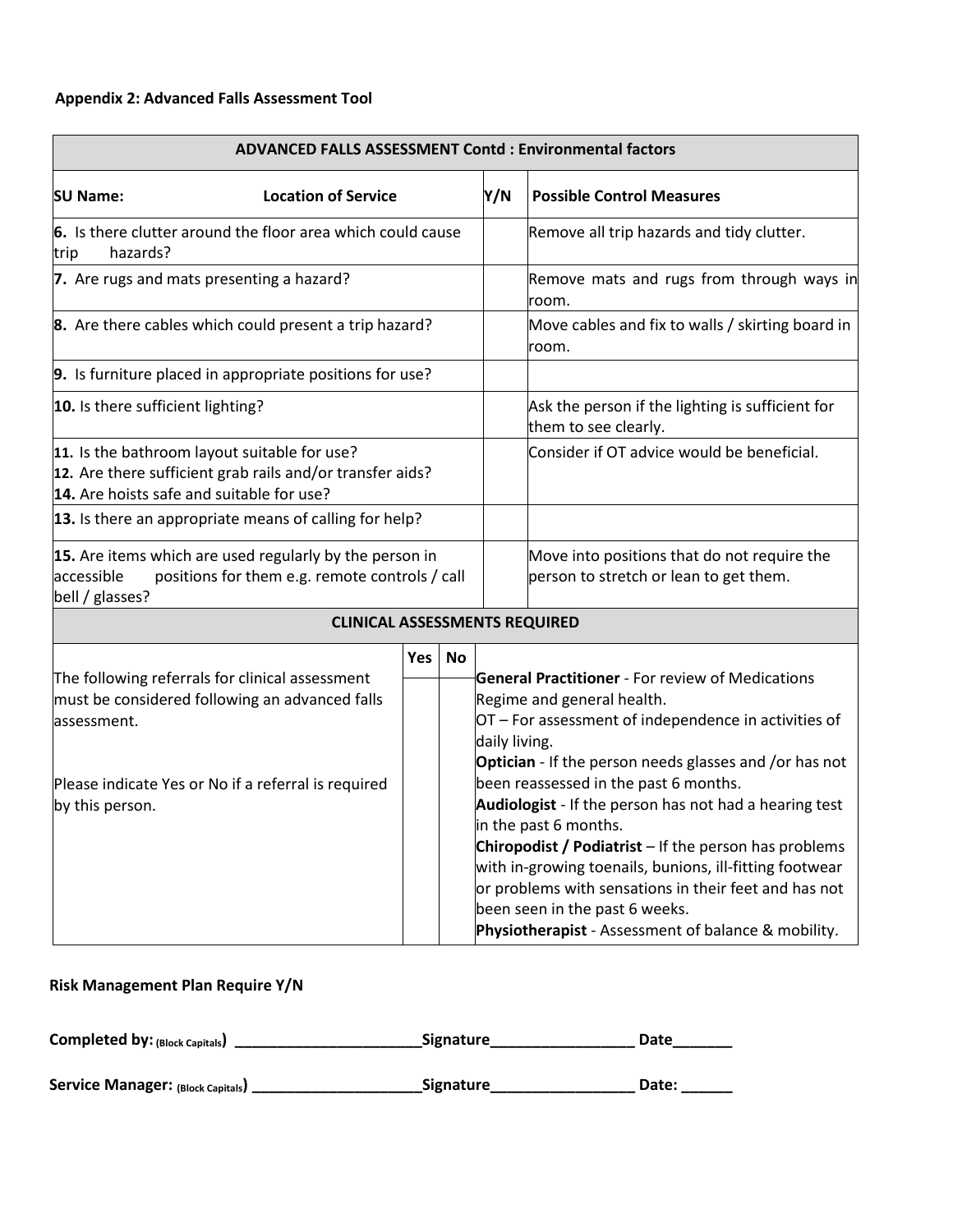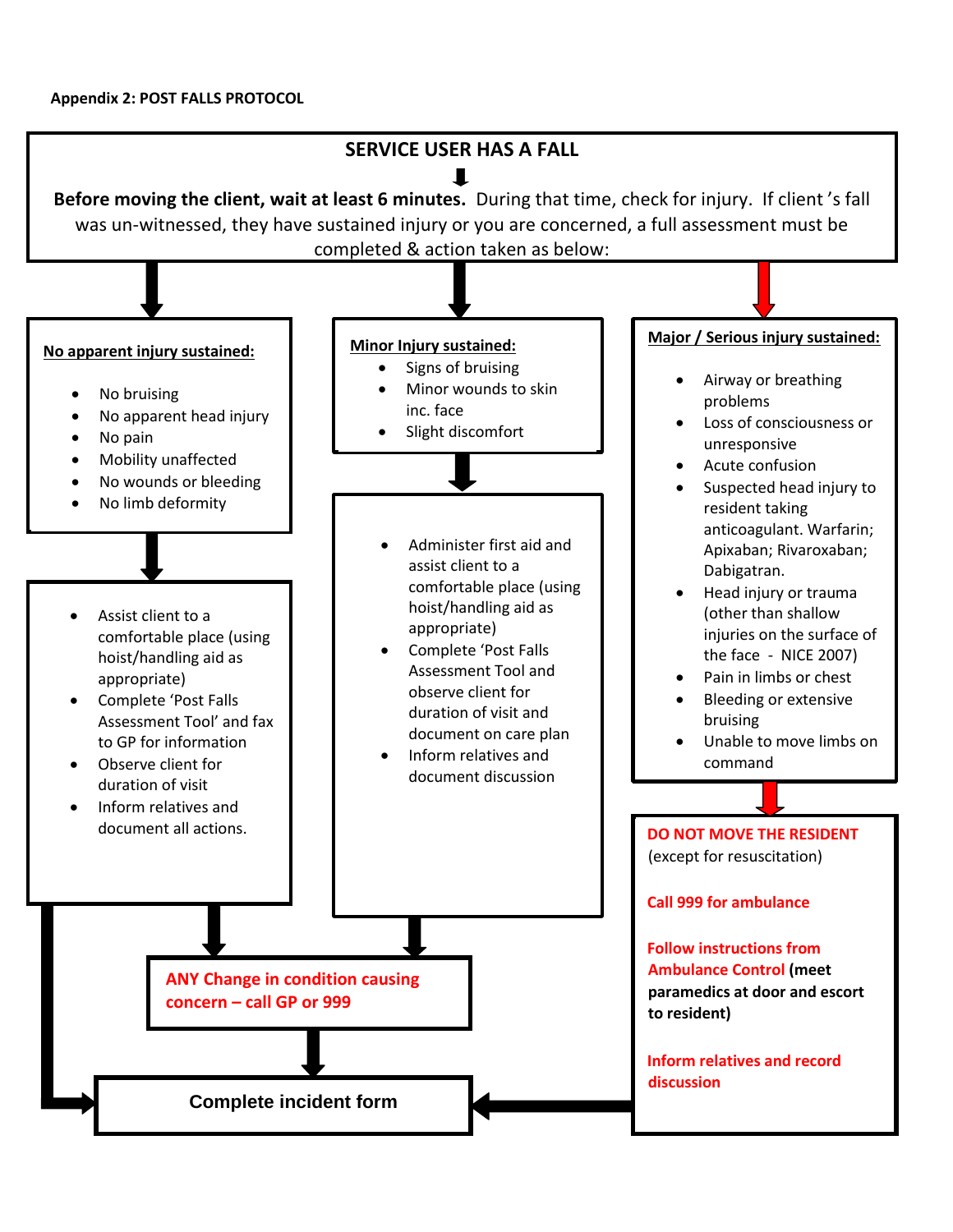

|               | <b>West Limerick Independent Living CLG Policies</b> |                      |             |           |  |  |  |
|---------------|------------------------------------------------------|----------------------|-------------|-----------|--|--|--|
| <b>Title:</b> | POLICY FOR THE PREVENTION & MANAGEMENT OF FALLS      |                      |             |           |  |  |  |
| Page:         | 10 of 13                                             | Policy. No.: WLILP19 | Date Oct 18 | Issue No. |  |  |  |

# **Personal Assistant / Care Assistant Checklist (response to falls)**

| <b>DANGER</b><br>check for dangers, seek advice |                                                      | 999                                                      |     |
|-------------------------------------------------|------------------------------------------------------|----------------------------------------------------------|-----|
| <b>RESPONSE</b><br>unresponsive                 |                                                      | 999                                                      |     |
|                                                 | <b>AIRWAY</b>                                        | compromised airway                                       | 999 |
|                                                 | <b>BREATHING</b>                                     | absent or difficulty breathing                           | 999 |
|                                                 |                                                      |                                                          |     |
|                                                 | <b>UNCONSCIOUS</b>                                   |                                                          | 999 |
| $\bullet$                                       |                                                      | <b>REDUCED LEVEL OF CONCIOUSNESS</b>                     | 999 |
|                                                 |                                                      | <b>HEAD INJURY AND TAKES ANTICOAGULANT</b>               |     |
|                                                 |                                                      | (Warfarin, Enoxaparin, Dabigatran, Rivaroxaban,          |     |
|                                                 | Apixaban)                                            |                                                          | 999 |
| $\bullet$                                       | <b>HEAD INJURY / TRAUMA</b>                          |                                                          | 999 |
|                                                 | <b>MAJOR HAEMORRHAGE</b>                             |                                                          | 999 |
|                                                 | <b>CHEST PAIN</b>                                    |                                                          | 999 |
| $\bullet$                                       | <b>OTHER SEVERE PAIN</b>                             |                                                          | 999 |
| $\bullet$                                       |                                                      | <b>LIMB DEFORMITY</b> (inc shortening and rotation)      | 999 |
| $\bullet$                                       |                                                      | <b>EXCESSIVE SWELLING AND BRUISING</b>                   | 999 |
| $\bullet$                                       |                                                      | <b>DIZZINESS / VOMITTING</b> (after fall or head injury) | 999 |
|                                                 | <b>FALL GREATER THAN 2 METRES</b>                    |                                                          | 999 |
|                                                 | <b>CONDITION</b> - causing serious concern for staff |                                                          |     |

#### **ADMINISTER FIRST AID AND RESUSITATION APPROPRIATE TO NEED**

Do not move the client and follow the emergency treatment and instructions given by Ambulance Control

#### **IF NO REQUIREMENT FOR AN EMERGENCY AMBULANCE RESPONSE**

- Administer first aid as appropriate
- Complete the post falls assessment with client (blood pressure and blood sugar - Nurse only)
- Assist client to a comfortable place (using a hoist and manual handling aids as required)
- Inform relatives and document the discussion in the care plan
- Email the completed post falls assessment to the GP Practice
- Observe client for duration of shift and ask family to observe client for 24 / 48 hours using the post fall observation log (blood pressure - Nurse only) - keep in care records
- Complete body map keep in care records
- Complete incident form and follow incident reporting procedure

#### **IF AN AMBULANCE CLINICIAN HAS ATTENDED THE CLIENT, THERE IS STILL A REQUIREMENT TO FULFILL THE FOLLOWING ACTIONS**

- Complete post falls assessment documentation and body map
- Observe client for duration of your shift and ask family to observe client for 24 / 48 hours
- If no family is available seek advice from emergency services
- Inform relatives and document the discussion in the care plan
- Complete incident form and follow incident reporting procedure

#### **IN ALL CASES WHERE THE CILENT REMAINS IN THE CARE OF WEST LIMERICK INDEPENDENT LIVING, THE POST FALLS ASSESSMENT TOOL SHOULD BE SCANNED TO THE CLIENT'S GP PRACTICE**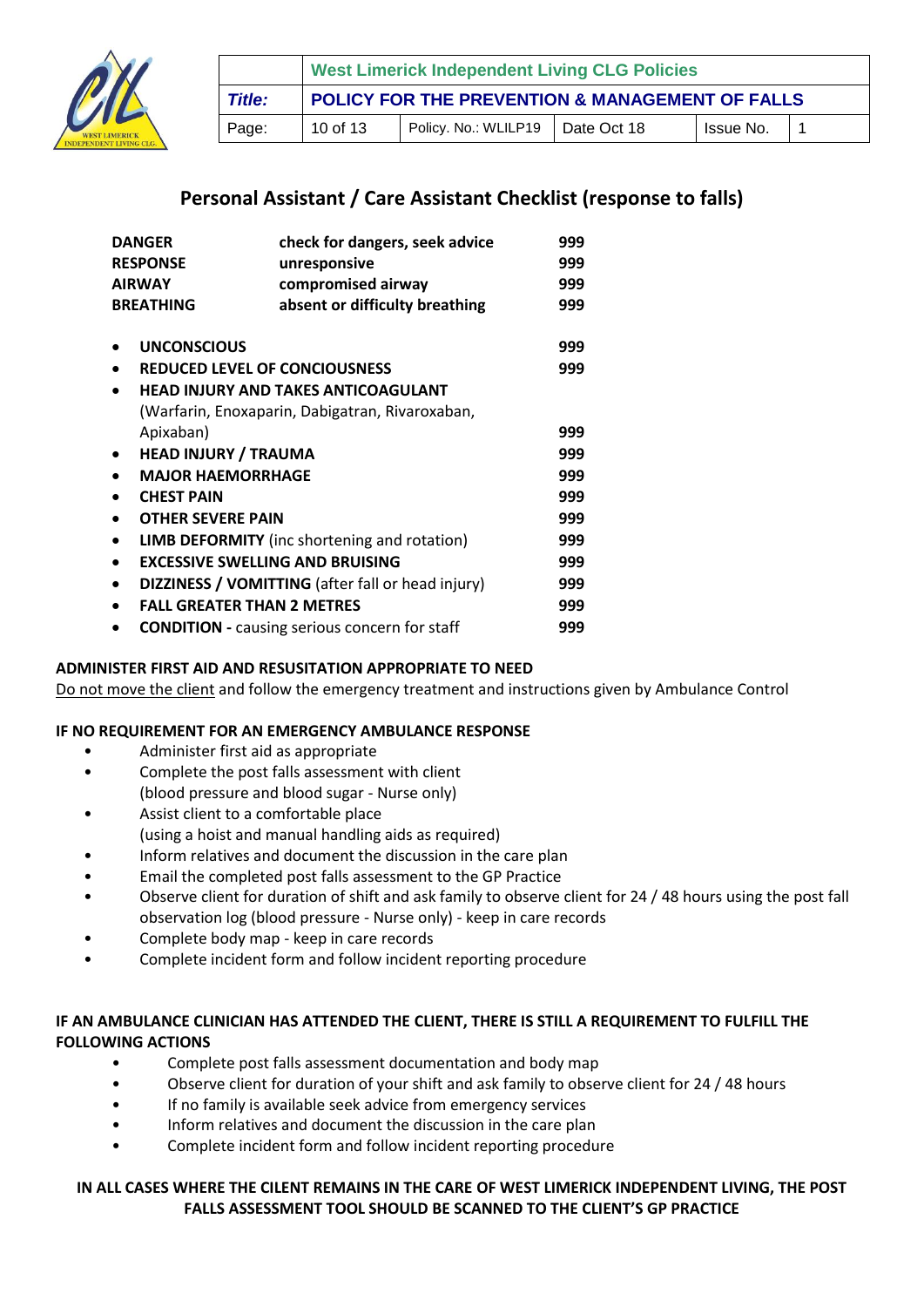

|        | <b>West Limerick Independent Living CLG Policies</b> |                                    |  |           |  |  |  |
|--------|------------------------------------------------------|------------------------------------|--|-----------|--|--|--|
| Title: | POLICY FOR THE PREVENTION & MANAGEMENT OF FALLS      |                                    |  |           |  |  |  |
| Page:  | 11 of 13                                             | Policy. No.: WLILP19   Date Oct 18 |  | Issue No. |  |  |  |

#### **POST FALL ASSESSMENT TOOL SCAN & SEND TO CLIENT'S GP WHEN COMPLETE**

| Name of Client                        |                                                                                  |                         |  |  |  |
|---------------------------------------|----------------------------------------------------------------------------------|-------------------------|--|--|--|
| Date & Time of Fall                   |                                                                                  |                         |  |  |  |
| Place of Residence                    |                                                                                  |                         |  |  |  |
| Name & Signature of                   | Time & Date of                                                                   |                         |  |  |  |
| person assessing                      | Assessment                                                                       |                         |  |  |  |
|                                       |                                                                                  | $\sqrt{}$ Tick and Sign |  |  |  |
| <b>Level of Consciousness</b>         | Responsive as normal                                                             |                         |  |  |  |
|                                       | Less responsive that usual                                                       |                         |  |  |  |
|                                       | Unresponsive or Unconscious (call 999)                                           |                         |  |  |  |
| Pain or Discomfort                    | No evidence of pain or discomfort                                                |                         |  |  |  |
|                                       | Showing signs of pain or complaining of pain                                     |                         |  |  |  |
| Where is the pain?                    |                                                                                  |                         |  |  |  |
| Injury or Wounds                      | No evidence of injury, bleeding or wounds                                        |                         |  |  |  |
|                                       | Evidence of swelling, bruising, bleeding or                                      |                         |  |  |  |
|                                       | deformity/shortening/rotation of limb                                            |                         |  |  |  |
| Where is the injury or<br>wounds?     |                                                                                  |                         |  |  |  |
| Movement and mobility                 | Able to move all limbs as normal for the client                                  |                         |  |  |  |
|                                       | Able to move all limbs but has pain on movement                                  |                         |  |  |  |
|                                       | Unable to move limbs as normal for the client or there is a                      |                         |  |  |  |
|                                       | major change in mobility                                                         |                         |  |  |  |
| <b>Conclusion of Assessment</b>       |                                                                                  |                         |  |  |  |
| No apparent injury or<br>minor injury | Give first aid treatment                                                         |                         |  |  |  |
|                                       | Commence observations (use post falls assessment chart<br>and complete body map) |                         |  |  |  |
|                                       | Inform Service Coordinator/On-call and relatives                                 |                         |  |  |  |
|                                       | Complete an incident form                                                        |                         |  |  |  |
| Major Injury                          | Give first aid / resuscitate and call 999 DO NOT MOVE THE<br><b>CLIENT</b>       |                         |  |  |  |
|                                       | Commence observations (use post falls assessment chart<br>and complete body map) |                         |  |  |  |
|                                       | Inform Service Coordinator/On-call and relatives                                 |                         |  |  |  |
|                                       | Complete an incident form                                                        |                         |  |  |  |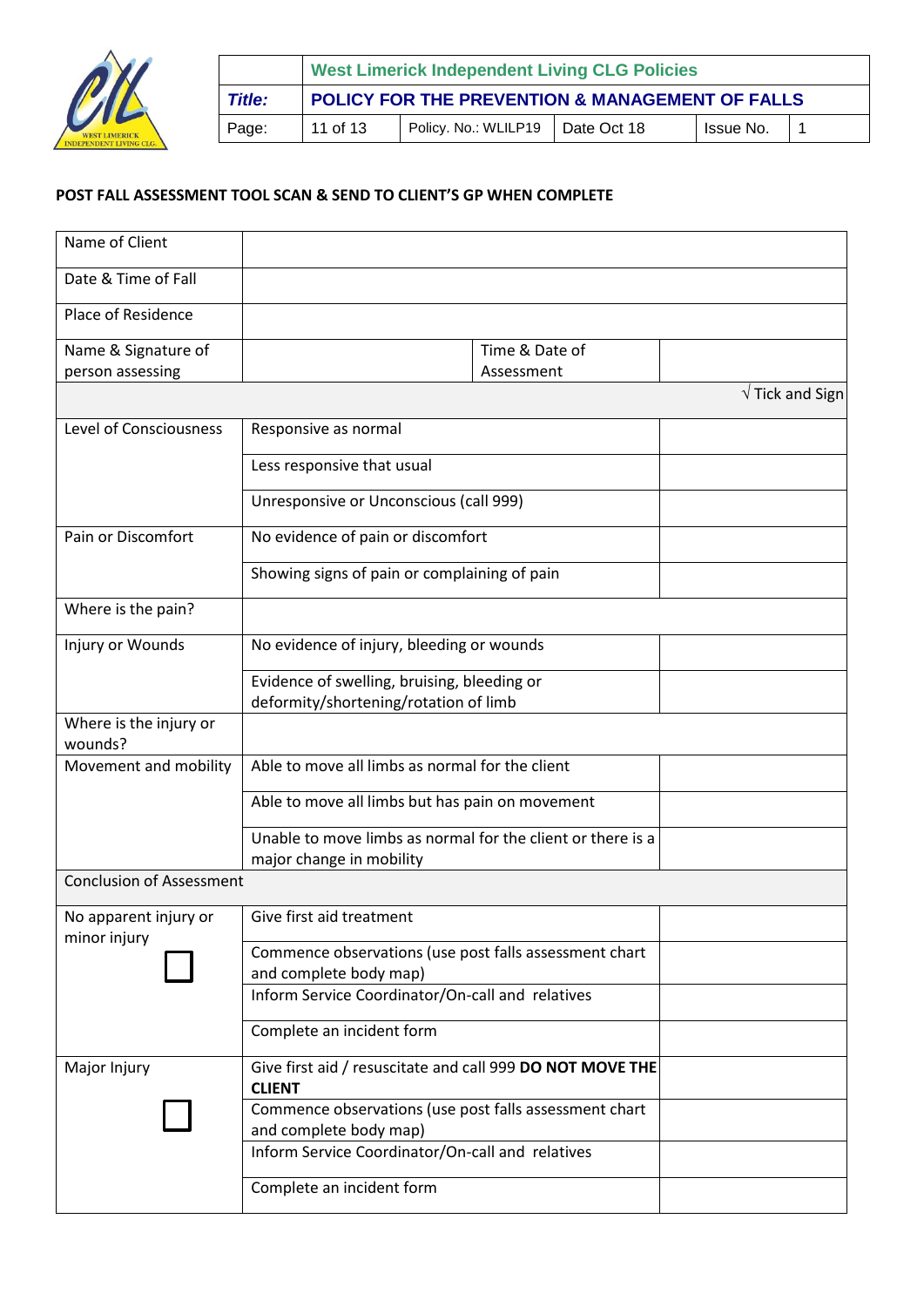

|               | <b>West Limerick Independent Living CLG Policies</b> |                                    |  |           |  |
|---------------|------------------------------------------------------|------------------------------------|--|-----------|--|
| <b>Title:</b> | POLICY FOR THE PREVENTION & MANAGEMENT OF FALLS      |                                    |  |           |  |
| Page:         | 12 of 13                                             | Policy. No.: WLILP19   Date Oct 18 |  | Issue No. |  |

# **Body Map – Assessment of Injury (keep in Client's care plan)**

| Name of Client | Date of Birth            |  |
|----------------|--------------------------|--|
| Address        | Date and time of<br>fall |  |



**Marks or bruising on Client's body (describe, mark on map above with date observed)** 

**Clients description of any pain/s or non-verbal signs of clients pain with date** 

| Day number following<br>fall, Date & Time | <b>Action taken and Date</b> | Signature |
|-------------------------------------------|------------------------------|-----------|
|                                           |                              |           |
|                                           |                              |           |
|                                           |                              |           |
|                                           |                              |           |